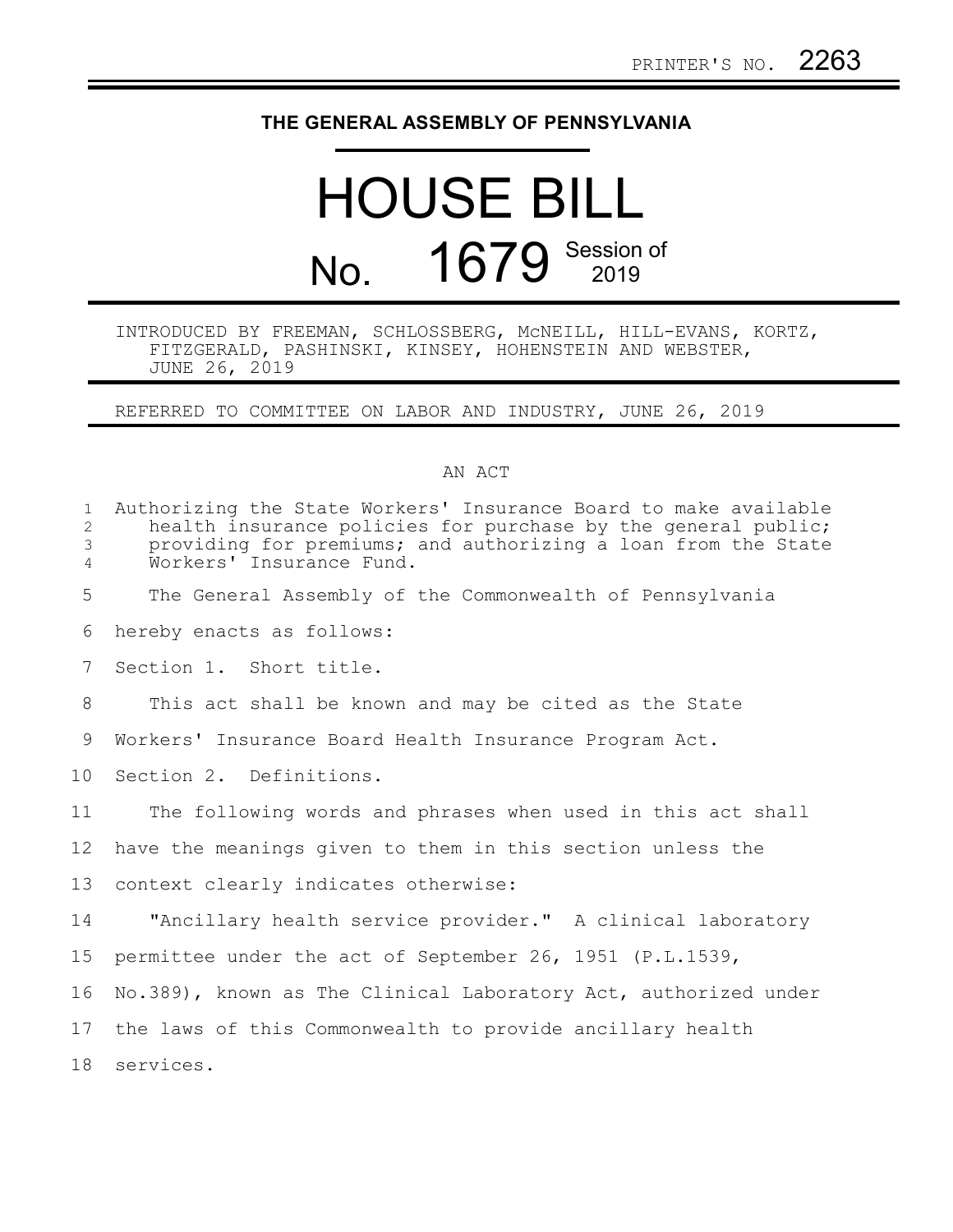"Ancillary health services." The general and usual services rendered and care administered by ancillary health service providers. 1 2 3

"Board." The State Workers' Insurance Board continued under section 1502 of the act of June 2, 1915 (P.L.736, No.338), known as the Workers' Compensation Act. 4 5 6

"Chiropractic services." The general and usual services rendered and care administered by a chiropractor, as defined in section 102 of the act of December 16, 1986 (P.L.1646, No.188), known as the Chiropractic Practice Act. 7 8 9 10

"Fund." The State Workers' Insurance Fund established under section 1504 of the Workers' Compensation Act. 11 12

"Medical services." The general and usual services rendered and care administered by doctors of medicine under the act of December 20, 1985 (P.L.457, No.112), known as the Medical Practice Act of 1985. 13 14 15 16

"Osteopathic services." The general and usual services rendered and care administered by doctors of osteopathy under the act of October 5, 1978 (P.L.1109, No.261), known as the Osteopathic Medical Practice Act. 17 18 19 20

"Physical therapy services." The general and usual services rendered and care administered by licensed physical therapists, as defined as "physical therapy" in section 2 of the act of October 10, 1975 (P.L.383, No.110), known as the Physical Therapy Practice Act. 21 22 23 24 25

"Podiatry services." The general and usual services rendered and care administered by doctors of podiatry under the act of March 2, 1956 (1955 P.L.1206, No.375), known as the Podiatry Practice Act. 26 27 28 29

"Program." The program established by the board under 20190HB1679PN2263 - 2 -30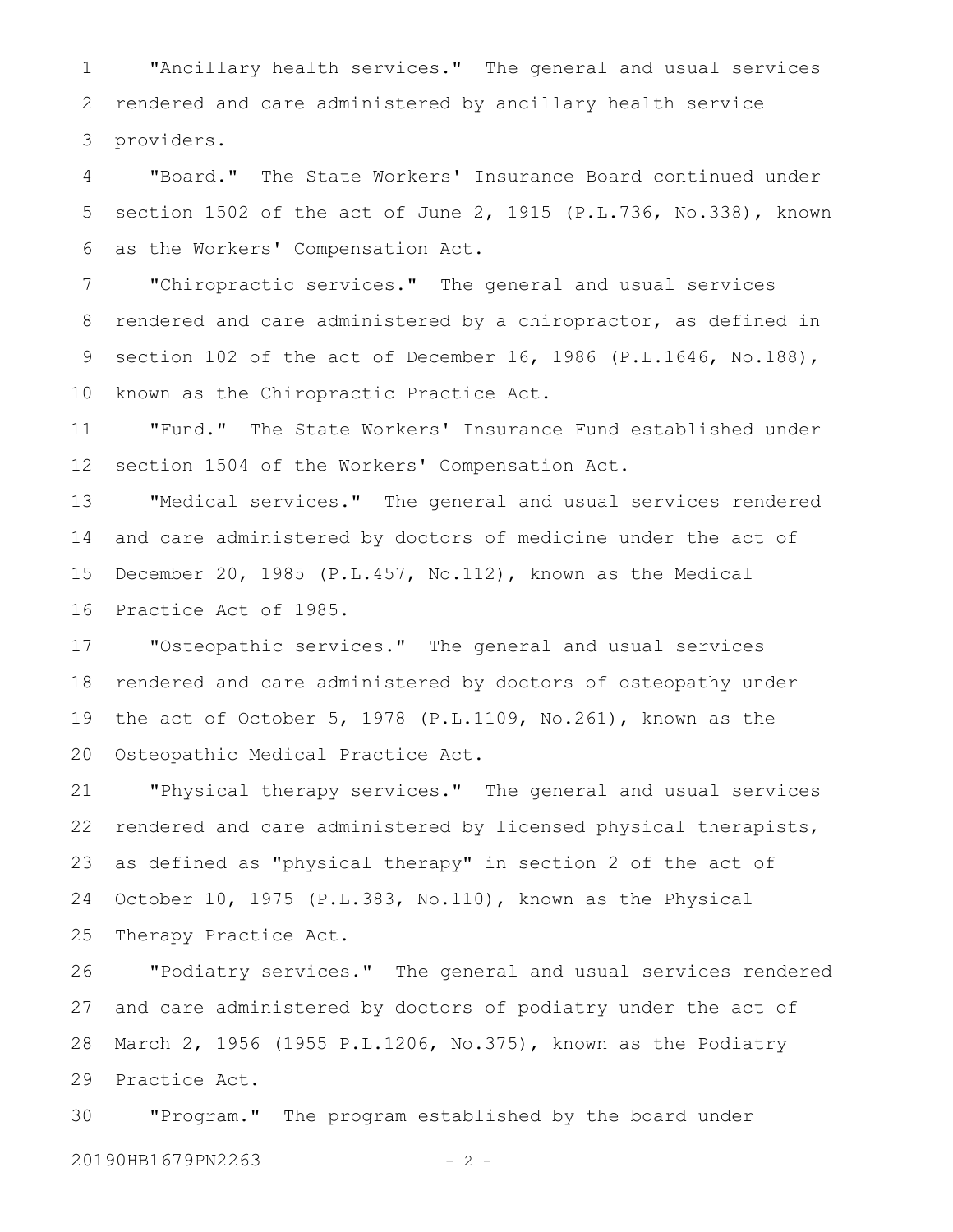section 3(a). 1

Section 3. Program. 2

(a) General rule.--In addition to any other powers and duties imposed by law, the board shall have the power and may establish, implement and administer a program which provides for the sale of health insurance coverage to individuals, businesses or other entities in a form and at premiums as the board shall, from time to time, determine. 3 4 5 6 7 8

(b) Loan from fund.--After considering all other expenditures from the fund, the board may borrow from the fund in the form of a repayable loan amounts as may be necessary to provide for the payment of claims and administrative expenses that may arise from the program. A loan made from the fund shall not exceed 40% of the fund's current ending balance for the latest completed fiscal year. The board may invest the proceeds of the loan in the same manner and subject to the same restrictions as govern investments of the fund. All earnings from investments of the loan proceeds shall be used for the administration of this act. 9 10 11 12 13 14 15 16 17 18 19

(c) Repayments from premiums.--The board shall designate a portion of each periodic premium payment for loan repayment. (d) Minimum coverage.--The board, at a minimum, shall 20 21 22

provide coverage under the program for at least the following: 23

- 24
- (1) Inpatient hospitalization.
- (2) Outpatient hospitalization. 25
- (3) Emergency care. 26
- (4) Preventive care. 27
- (5) Professional services, including: 28
- (i) Medical services. 29

(ii) Osteopathic services. 30

20190HB1679PN2263 - 3 -